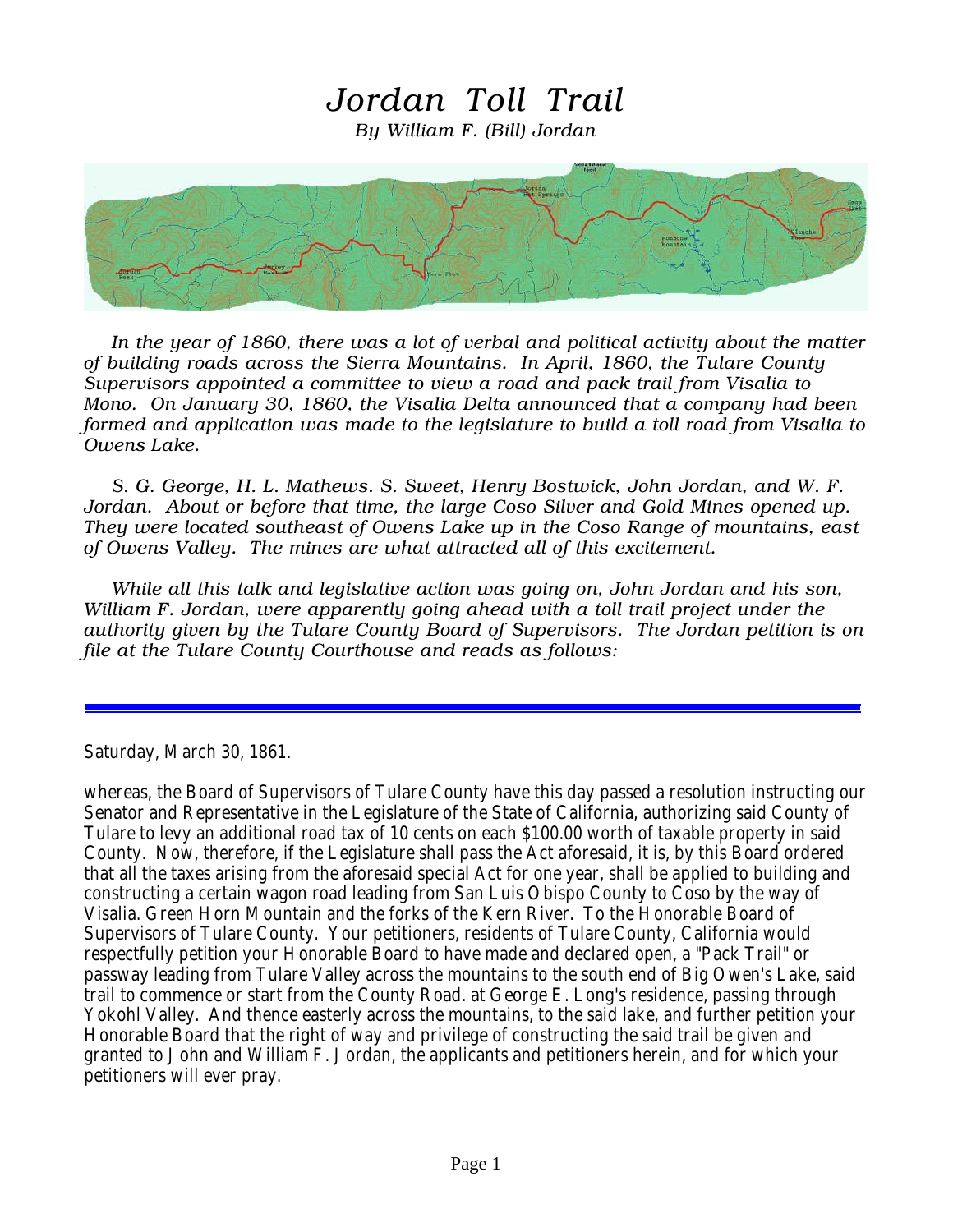Henry A. Bostwich, B.W. Taylor, S. Sweet, E.E. Calhoun, E. Jacob, J.B. Hockett, J.D. Tyler, O. Reinstein, V.P. Street, J.M. Fox, D.R. Douglass, D.A. Sinclair, W. Byrd, George Balaam, Robert Glass, W.B. Fudge, J.L. Fudge, W.N. Steuben, George Crossmore, Ewen Johnson, W.M. Johnson

(Endorsed:)

Petition of John Jordan to build Toll Road. Filed November Ist, 1861. E.E. Calhoun, Clk.

Thursday, November 7th, 1861.

John Jordan having presented to this Board a petition from a number of the citizens of this County. praying that he be granted the right to construct a pack trail and wagon road leading from Tulare Valley across the mountains to the south end of Owen's Lake, said trail and road to commence in the County road at George E. Long's residence passing through Yokohl Valley, and thence easterly across said mountains to the said lake, and that he be permitted to charge toll on said trail and road. It is hereby ordered and ordained by this Board, that said John Jordan, his associates and assigns, be granted the exclusive right of way to locate said road and trail as desired, said right of way to be 33 feet wide, provided said Jordan, his heirs and associates and assigns, commence the construction of said trail within one year from the 1st day of January, 1861, and complete the same within two years from said date, and that they, the said Jordan, his associates and assigns, commence the construction of said wagon road within two years from said last day of January. A.D., 1861, and complete the same within five years from said date, and when said Jordan, his associates and assigns shall report a map of the survey of said trail, or road, the same being completely constructed and open and smooth for practical use, the road to be sixteen feet wide, this Board, or its successor, will fix such rate of toll as to them may seem fit, which said Jordan, his associates and assigns, shall charge and be at liberty to collect.

Early in the month of May, 1861, John and W. F. Jordan started construction of their trail up over several mountains due east of what is now the town of Exeter. They left from the well known old Jordan homestead with ample loaded pack stock and saddle horses to do the job. They went up the Yokohl Creek through the well known Yokohl Valley to the foot of Blue Ridge at the headwaters of Yokohl Creek, then south to the headwaters of Lewis Creek and then over the southern end of Blue Ridge almost directly west of the mouth of Bear Creek on the North Tule River. After descending Blue Ridge to the mouth of Bear Creek. they proceeded up the north ride of Bear Creek, holding up some higher above the creek at the point where E. W. Houghton built his cabin a year or so later.

They crossed the creek there and stayed to the south of Bear Creek, then took a slight southeasternly direction to a point one and one-quarter miles south of what is now Balch Park and the dedicated Jordan redwood tree. From that point on, they proceeded down Meadow Creek in a more southernly rather than easternly direction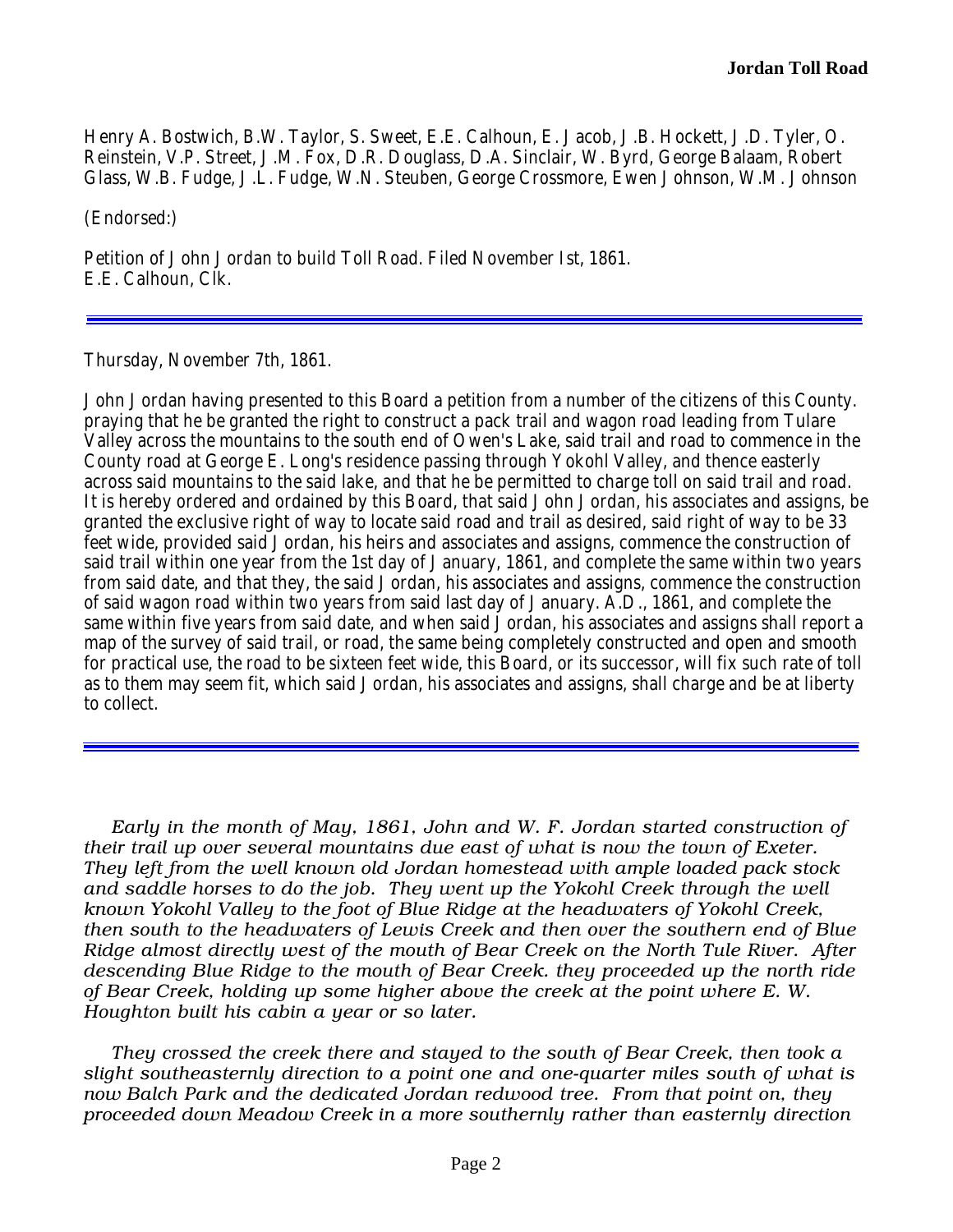to the middle fork of Tule River, then up the river a short distance to what is now Doyle Soda Springs or Camp Wilson. They crossed the river at this point, took a southeasternly direction up to Hassock Meadow, then headed east up to the south side of Jordan Peak and up over the summit at around 8.000 feet in elevation.

They continued in an easterly direction to Cabin Meadow or the headwaters of Clicks Creek, then through Loggy Meadows to the point, down Fish Creek to Jerkey Meadows and on to Jug Spring and then northeasternly leading them to Little Kern River at what is now Horse Bridge where they crossed Little Kern. They traveled southeast to Trout Meadow, then they continued in a southeasternly direction to Big Kern River where they traveled up the river in a northeasternly direction to what is now Nine Mile Creek.



They proceeded up Nine Mile Creek in an easternly direction to Jordan Hot Springs, then southeasternly to Casa Viejo Meadows, then in a slight northeasternly direction to Monache Meadows. This part of the mountains between Casa Viejo Meadows to Olanche Pass is a high plateau of 8,800 feet, a stretch of ten miles of very easy traveling where they made good time. From Monache Meadows or Olanche Pass, which is 9,500 feet in elevation,

they continued down the eastern side of the mountains following Walker Creek in a northeasternly direction to Olanche Station in Owens Valley at 3,600 feet--a 5,800 foot drop in elevation. Where they went from there is unknown.

This route was Jordan's early route. in the same year or summer, he went back to Trout Meadows where he blazed a trail north to Kern River, then on up the river north passed Kern Lakes to Volcano Falls where Golden Trout Creek drops in, then up Golden Trout Creek in a northeasternly direction to Little Whitney Meadows crossing over Natural Bridge on their way. From Little Whitney Meadows, they traveled east to Groundhog Meadow, then headed northeast to Tunnel Meadow. Then they traveled north to Whitney Meadow and from Whitney Meadow east to Cotton Wood Pass--11,600 feet in elevation. From Cotton Wood Pass they traveled down to Cotton Wood Creek in an easternly direction to the west side of Great Owen Lake at 3,700 feet in elevation, or a drop of 7,000 feet. This, Jordan said, was his late summer route.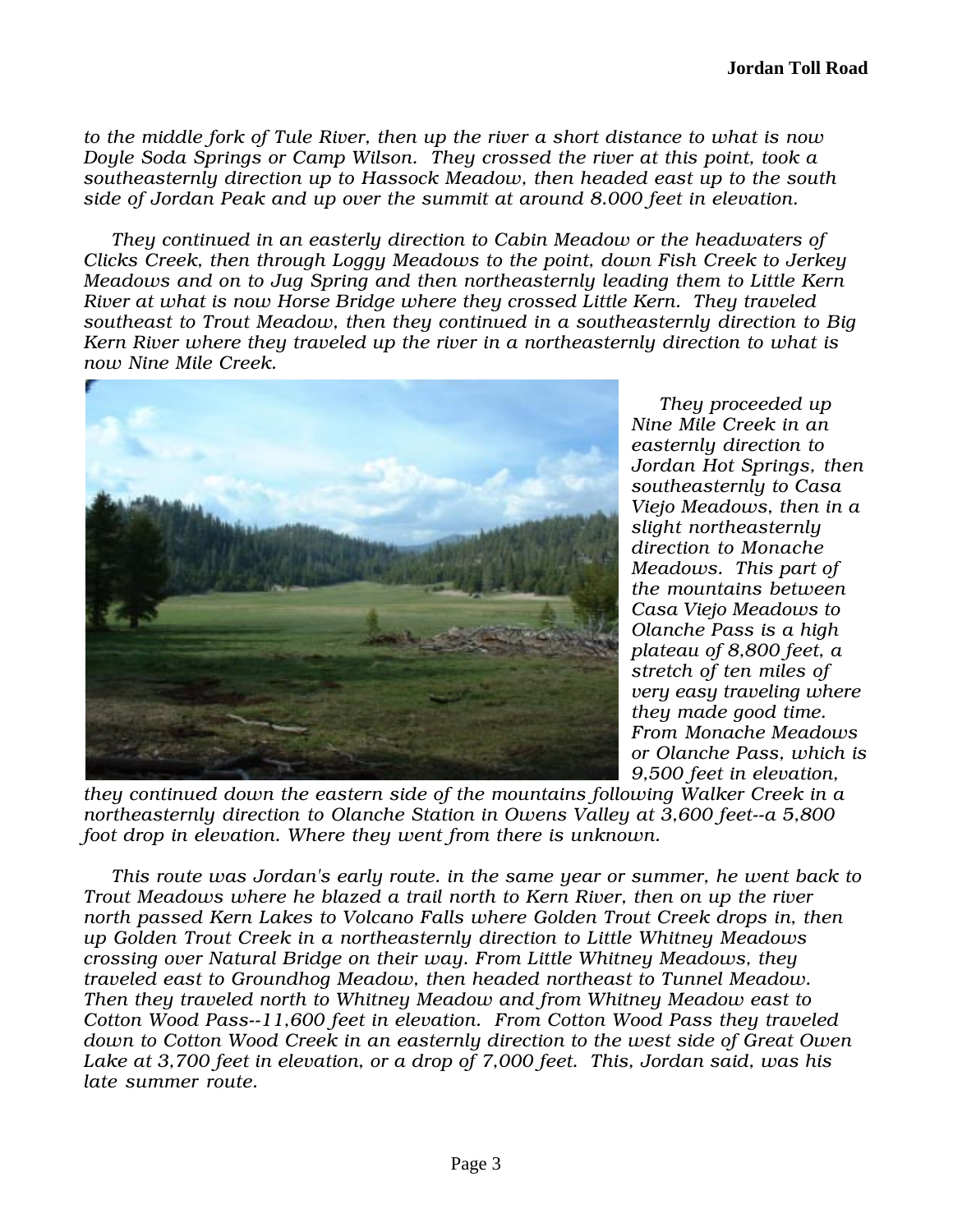When they went up Golden Trout Creek, or Volcano Creek as the old timers called it, they discussed the Golden Trout. This was the first time that white men had ever seen a golden trout. John Jordan and his party were the first white men ever to cross the Sierra Nevada Mountains in this region or route where Jordan blazed his trails. The trails he built were mostly easy going, except for some steep grades, as he followed the Indian trails or footpaths. The indians took the least resistant ways to places. There was no digging to be done on the

very steep mountain sides although there was some underbrush to cut. The terrain was more open than it is now.

His blazes were made on trees some distance apart. The blaze he used was eight inches wide and fourteen inches long on the near and far side of the blaze tree, cut through the bark to the solid part. The blaze was made with a pole axe. The Indians went from meadow to meadow as they went through the mountains. They originally followed the game trails. It took the Jordans most of five months to push their trails across the mountains in this year.

Early in May of 1862, Jordan told the editor of the Visalia Weekly Delta that his trail would be open to pack stock by June and to wagons, a short time thereafter. Soon, after early May of 1862, Jordan and his two sons, W. F. Jordan and S. T. Jordan, and two companions went over the mountains on the new lower trail. They did encounter some snow and they easily forded the rivers as they were low at that time of the year with the cold weather and all. The Jordans finalized the eastern part of the



trails with the County of Inyo. There is a record of this in the Inyo County Seat.

On their way back across the mountains to notify the Tulare County Supervisors that their toll trail was ready for pack stock, they reached Big Kern River and it was a swift torrent and they could not ford it. he weather had warmed considerably, causing the snow to melt. Captain Jordan thought the weather would soon cool off and then he could ford the river. They decided to wait it out. In the meantime, his wife Eliza Jane grew inpatient as it was the agreement that her husband would return at a certain time. She sent a party in to find him. They found him and his party on the east side of Big Kern River at Kern Flats nearly starved as their food had run out and it was too early to hunt deer for food. The rescue party on the west side of the Kern River cooked food for the Jordan party and with slings they threw it across the river at the narrowest point.